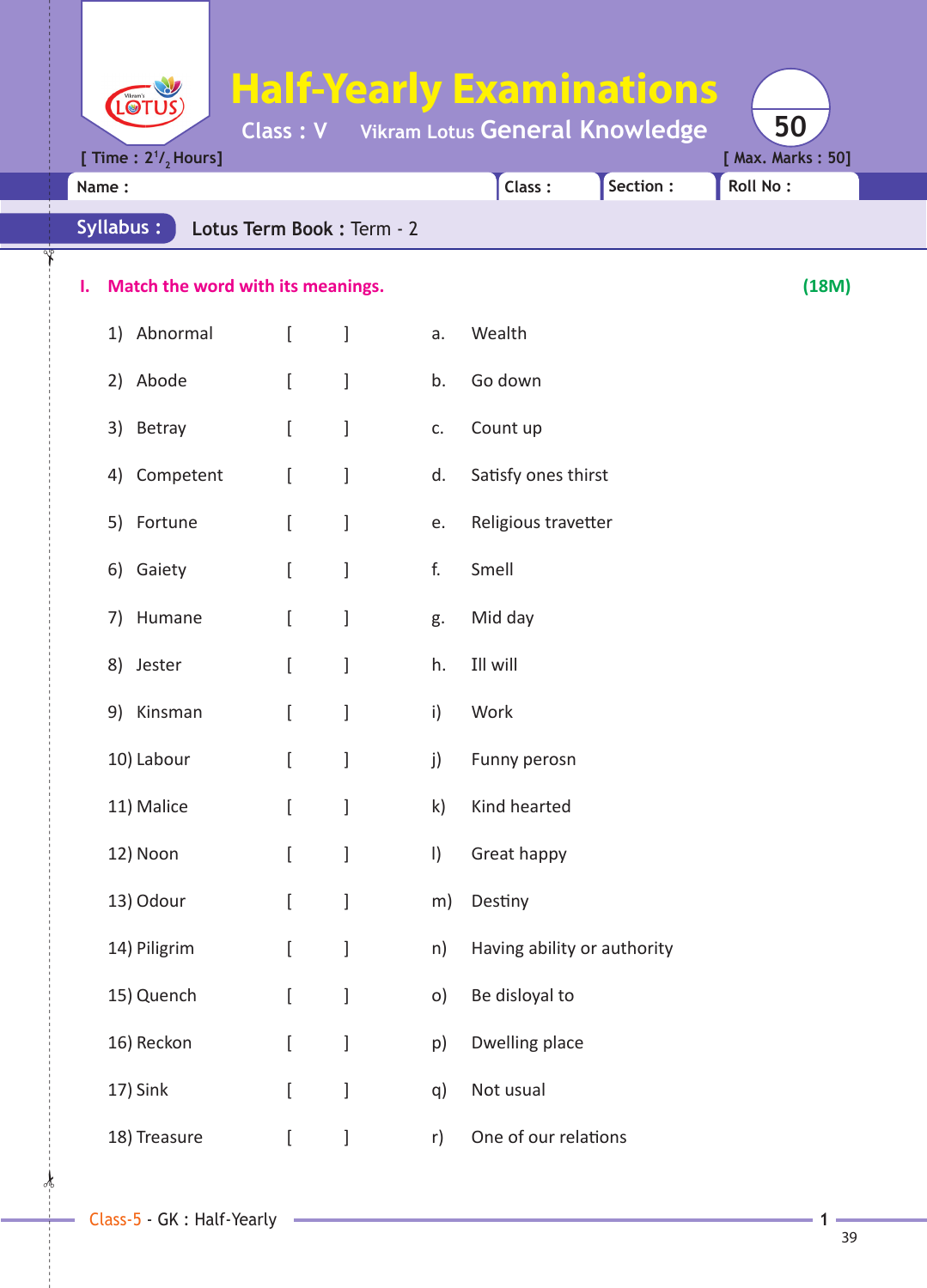## **II. Replace a single word for each of the following expressions. (6 x 1 = 6M)**

| 1) Who is present everywhere?   |                                                                                           |  |
|---------------------------------|-------------------------------------------------------------------------------------------|--|
|                                 |                                                                                           |  |
| 3) A person who always doubts.  | the control of the control of the control of the control of the control of the control of |  |
|                                 |                                                                                           |  |
| 5) No access.                   |                                                                                           |  |
| 6) One who betrays his country? |                                                                                           |  |
| <b>Take My Help:</b>            |                                                                                           |  |

 **a scepti c, Omni present, traitor, unapproachable, ommiscient, obsolete.**

## **III. Match these books with their authors. (10M)**

| <b>Name of the Book</b>         | <b>Name of the Author</b>   |
|---------------------------------|-----------------------------|
| 1)<br><b>Arabian Nights</b>     | Rabindranath Tagore<br>a)   |
| AS you like it<br>2)            | b) Mahatma Gandhi           |
| 3)<br>Babarnama                 | Dr. Rajendra Prasad<br>C)   |
| 4)<br>Anand Math                | d) R.K. Narayan             |
| 5)<br>Lajja                     | e) Jawaharlal Nehru         |
| 6)<br>Glimpses of World History | f) Taslima Nasreen          |
| 7)<br>Guide                     | g) Bankim Chandra Chatterji |
| India Divided<br>8)             | h) Babar                    |
| 9)<br>My early life             | William Shakespeare<br>i)   |
| 10) Post Office                 | Sir Richard Burton<br>i)    |

## **Write your answers here :**

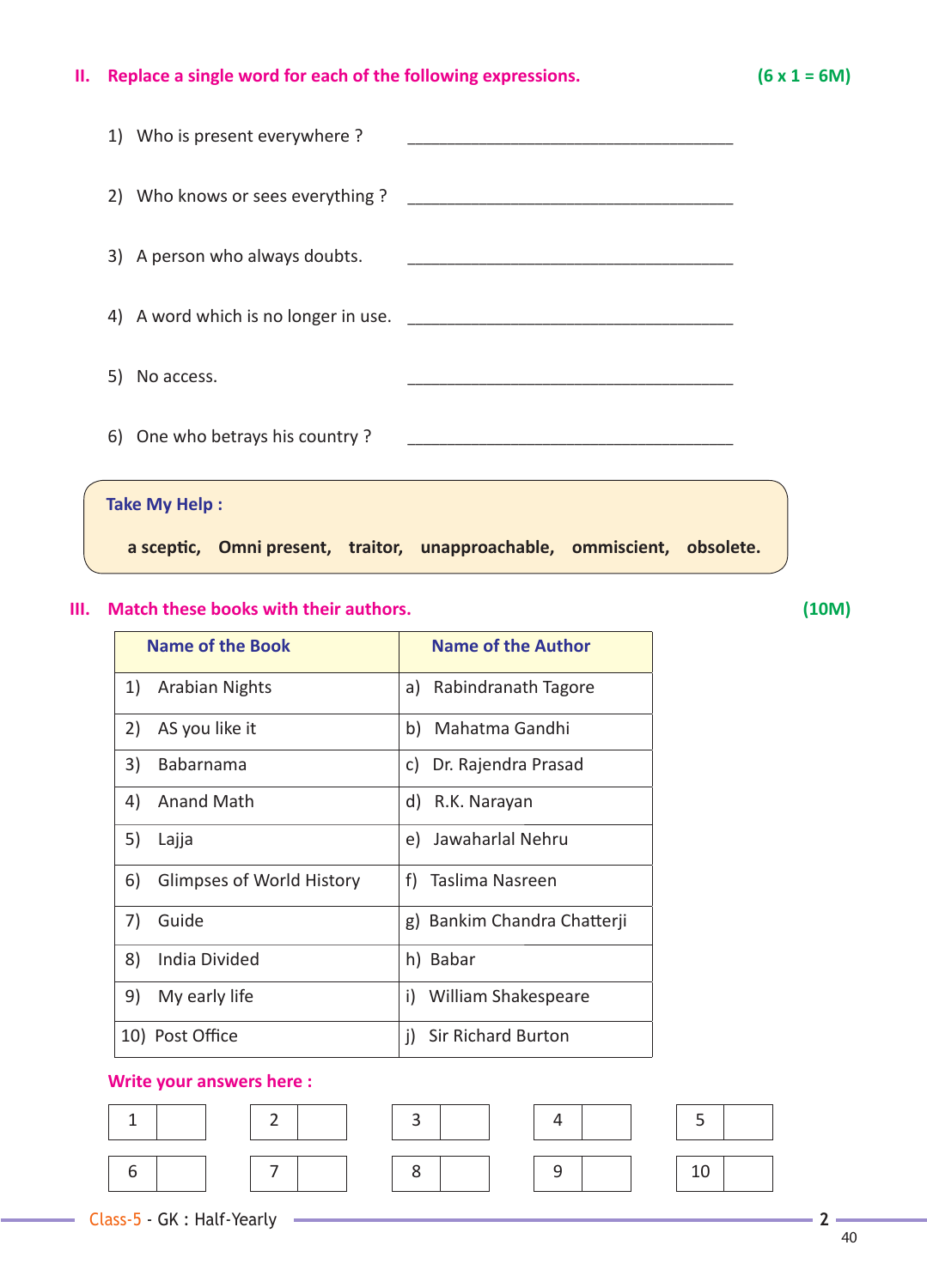|    |                                                                                                                                                                               | 18M. |
|----|-------------------------------------------------------------------------------------------------------------------------------------------------------------------------------|------|
|    | 1) If you can dream it, you can do it.                                                                                                                                        |      |
|    | 2) All that glitters is not gold.                                                                                                                                             |      |
|    | 3) Knowledge is power.                                                                                                                                                        |      |
| 4) | <u> 1989 - Johann Barn, mars ann an t-Amhain an t-Amhain an t-Amhain an t-Amhain an t-Amhain an t-Amhain an t-Amh</u><br>The most important thing is not to stop questioning. |      |
|    | 5) A thing of beauty is joy forever.                                                                                                                                          |      |
|    | 6) Early to bed and early to rise, makes a man healthy, wealthy and wise.                                                                                                     |      |
| 7) | Impossibility is a word only to be found in the dictionary of fools.                                                                                                          |      |
| 8) | At the stroke of midnight hour when the world sleeps, India will awake to life and freedom.                                                                                   |      |
|    | <b>Take My Help:</b><br>Jawaharlal Nehru,<br><b>Albert Einstien,</b><br><b>William Shakespeare,</b><br>Emerson,                                                               |      |

 $\frac{1}{2}$ 

✁